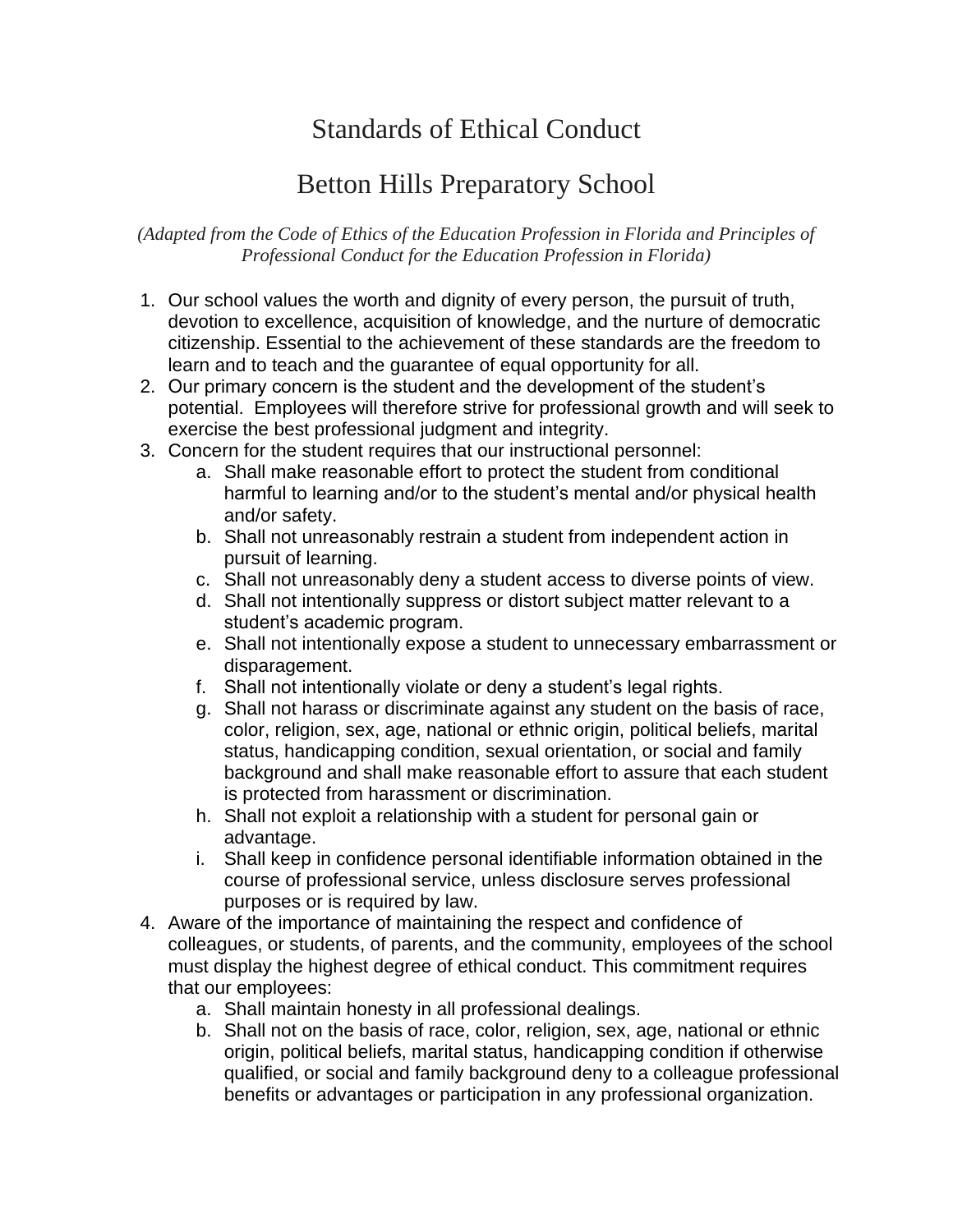- c. Shall not interfere with a colleague's exercise of political or civil rights and responsibilities.
- d. Shall not engage in harassment or discriminatory conduct which unreasonable interferes with and individual's performance of professional or work responsibilities or with the orderly processes of education or which creates a hostile, intimidating, abusive, offensive or oppressive environment; and further, shall make reasonable effort to assure that each individual is protected from such harassment or discrimination.
- e. Shall not make malicious or intentionally false statements about a colleague.

**Training Requirement:** All instructional personnel and administrators are required as a condition of employment to complete training on these standards of ethical conduct.

## **Reporting Misconduct by Instructional Personnel and Administrators**

all employees and administrators have an obligation to report misconduct by instructional personnel and school administrators which affects the health, safety, or welfare of a student. Examples of misconduct include obscene language, drug and alcohol use, disparaging comments, prejudice or bigotry, sexual innuendo, cheating or testing violations, physical aggression, and accepting or offering favors. Reports of misconduct of employees should be made to **Linda Willenbrink, Principal 850-422- 2464.** Reports of misconduct committed by administrators should be made to **Linda Willenbrink, Principal 850-422-2464.** 

Legally sufficient allegations of misconduct by Florida certified educators will be reported to the Office of Professional Practices Services. Policies and procedures for reporting misconduct by instructional personnel or school administrators which affects the health, safety, or welfare of a student are posted in **teacher resource room and kitchen area** and our website at [www.bettonhills.com.](http://www.bettonhills.com/)

**Reporting Child Abuse, Abandonment or Neglect:** All employees and agents have an affirmative duty to report all actual or suspected cases of child abuse, abandonment, or neglect. Call 1-800-96-ABUSE or report online at: [http://www.dcf.stae.fl.us/abuse/reprt/.](http://www.dcf.stae.fl.us/abuse/reprt/)

Signs of Physical Abuse: The child may have unexplained bruises, welts, cuts, or other injuries; broken bones; or burns. A child experiencing physical abuse may seem withdrawn or depressed, seem afraid to go home or may run away, shy away from physical contact, be aggressive, or wear inappropriate clothing to hid injuries.

Signs of Sexual Abuse: The child may have torn, stained or bloody underwear, trouble walking or sitting, pain or itching in genital area, or sexually transmitted disease. A child experiencing sexual abuse may have unusual knowledge of sex or act seductively, fear